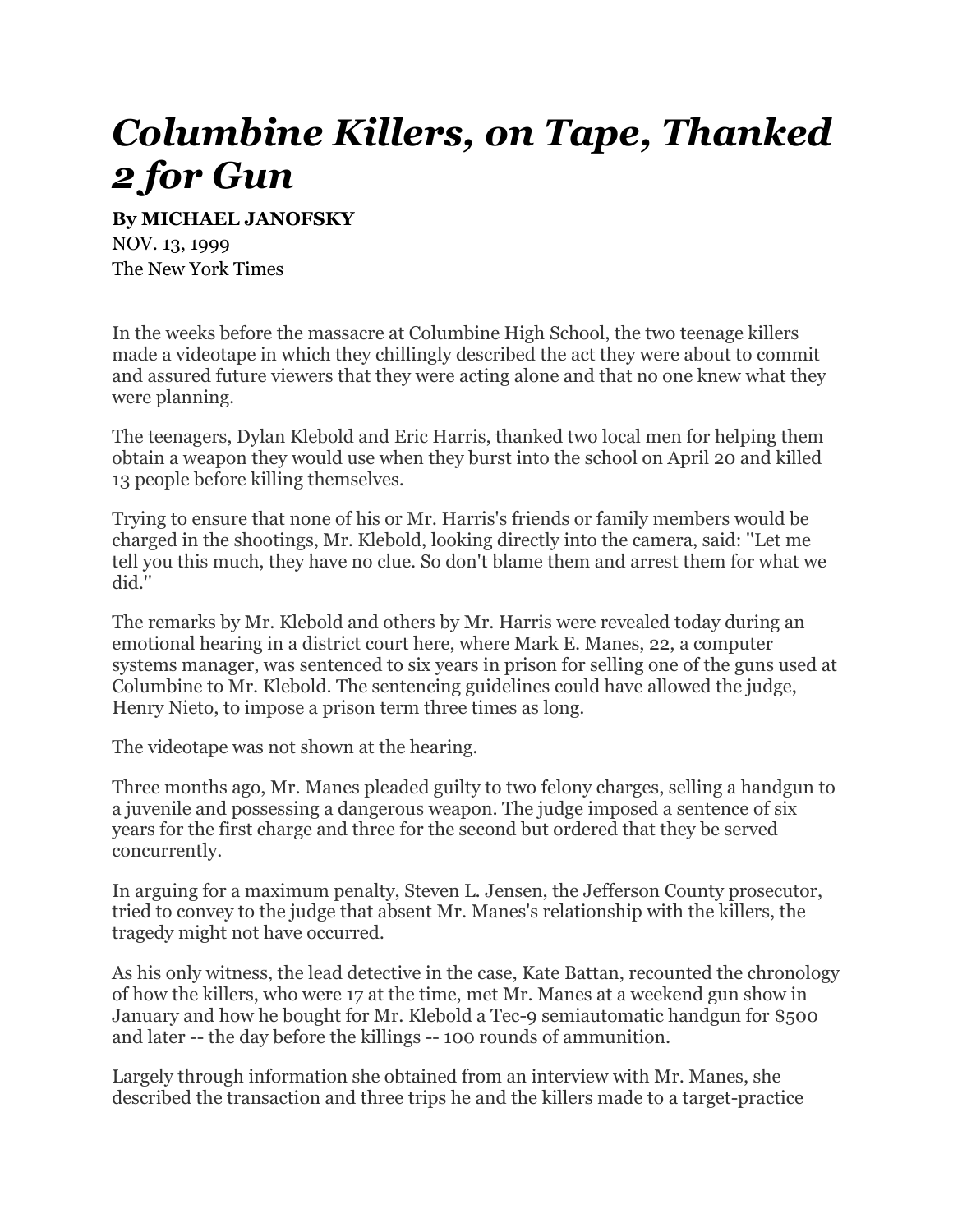range. On one occasion, she said, Mr. Harris exploded ammunition into the trunk of a tree, destroying it, and said, ''Imagine that in someone's [expletive] brain.''

She also quoted the killers from a videotape that the authorities found in one of the killer's homes days after the massacre. It was apparently made sometime between Mr. Klebold's purchase of the Tec-9 and the day of the shootings.

By Ms. Battan's account, the tape was something of a suicide note in that the two clearly left the impression they would die in carrying out their deadly mission.

But as a critical component of the taped message, Mr. Harris and Mr. Klebold assertively thanked Mr. Manes and another man, Philip Duran, for helping them obtain the Tec-9.

''Oh, I'd like to thank you, Mark and Phil,'' Ms. Battan said Mr. Klebold said on the videotape.

And as if to exonerate them from any culpability in the shootings, Mr. Harris said on the tape, according to Ms. Battan, ''Yeah, you know it's not their fault.''

And Mr. Klebold asserted that if Mr. Manes and Mr. Duran had not helped him and Mr. Harris obtain a weapon, ''We would have found someone else.''

Mr. Duran, who worked at Black Jack Pizza with Mr. Harris and Mr. Klebold, was with Mr. Manes when the deal for the handgun was made; he also accompanied them all three times to the shooting range.

He is scheduled to be arraigned in 10 days on the same charges that Mr. Manes faced.

Led through questions by Mr. Jensen, Ms. Battan also told the court how the killers wanted to make it clear that they had hidden their plans from all their friends and members of their families. As if speaking from the grave, knowing they would die in the slaughter, they implored the authorities they need not seek out Mr. Manes, Mr. Duran or anyone else for involvement in the shootings to come.

''Don't blame them or arrest them for what we did,'' Mr. Klebold said on the videotape, according to Ms. Battan. ''Our friends and family, no one had a clue.''

In explaining his sentencing decision, Judge Nieto appeared to be balancing the interests of the victims and Mr. Manes, saying, ''I don't believe anything we do here today will comfort the victims.''

But referring to the charge of selling a weapon to a juvenile, he added, ''This crime demonstrates the maximum harm that can occur from a violation of this statute.''

Mr. Manes was not charged with knowing what Mr. Harris and Mr. Klebold intended to do.

Mr. Manes spent most of the three-hour hearing seated at the defense table with his head down.